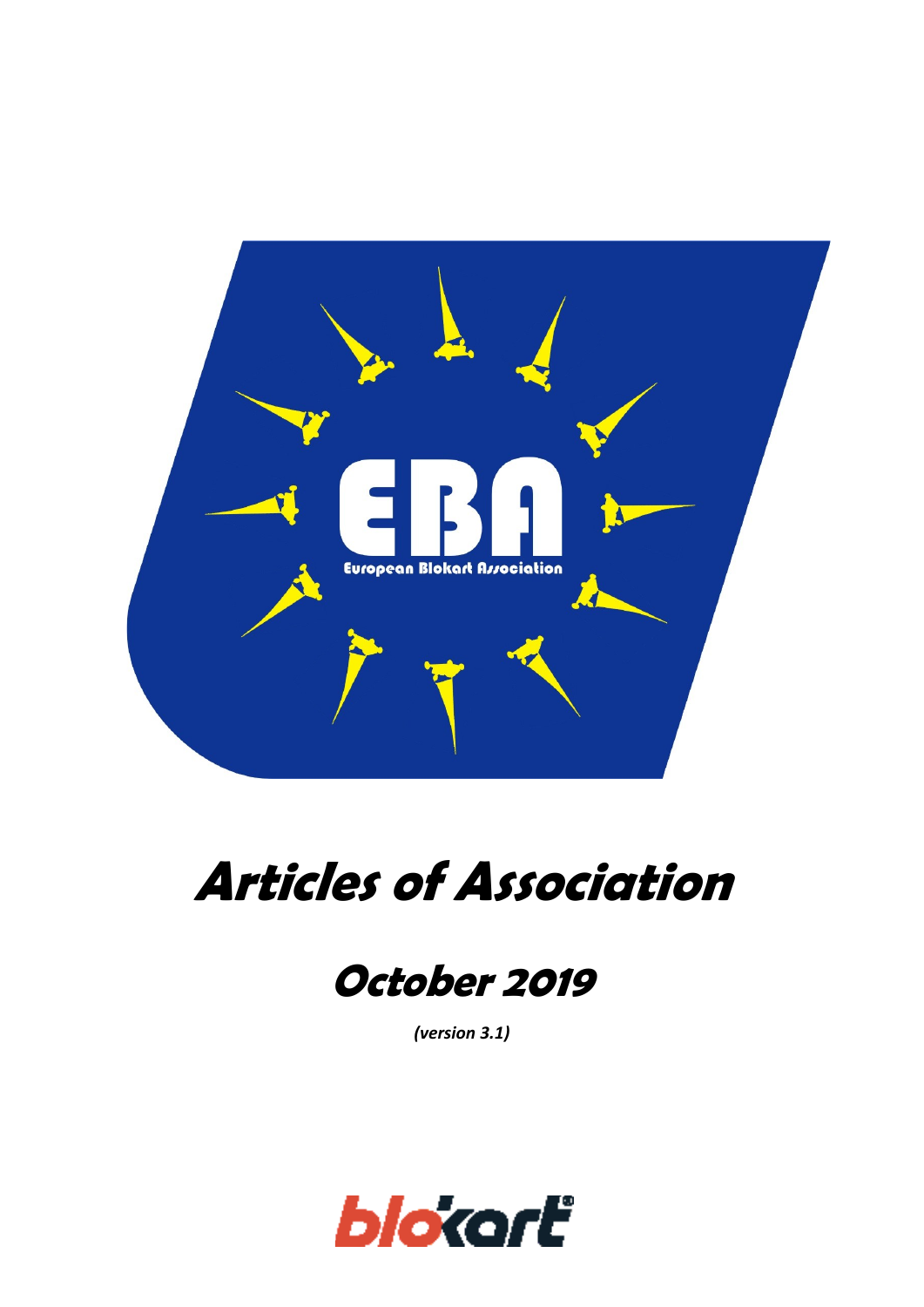



# Content

| 1.0  |  |  |  |
|------|--|--|--|
| 2.0  |  |  |  |
| 3.0  |  |  |  |
|      |  |  |  |
| 4.0  |  |  |  |
| 5.0  |  |  |  |
| 6.0  |  |  |  |
| 7.0  |  |  |  |
| 8.0  |  |  |  |
|      |  |  |  |
| 9.0  |  |  |  |
| 10.0 |  |  |  |
| 11.0 |  |  |  |
|      |  |  |  |
| 12.0 |  |  |  |
| 13.0 |  |  |  |
| 14.0 |  |  |  |
| 15.0 |  |  |  |
| 16.0 |  |  |  |
| 17.0 |  |  |  |
| 18.0 |  |  |  |
| 19.0 |  |  |  |
| 20.0 |  |  |  |
| 21.0 |  |  |  |
| 22.0 |  |  |  |
|      |  |  |  |
| 1.0  |  |  |  |
| 2.0  |  |  |  |
| 3.0  |  |  |  |
| 4.0  |  |  |  |
|      |  |  |  |
|      |  |  |  |
|      |  |  |  |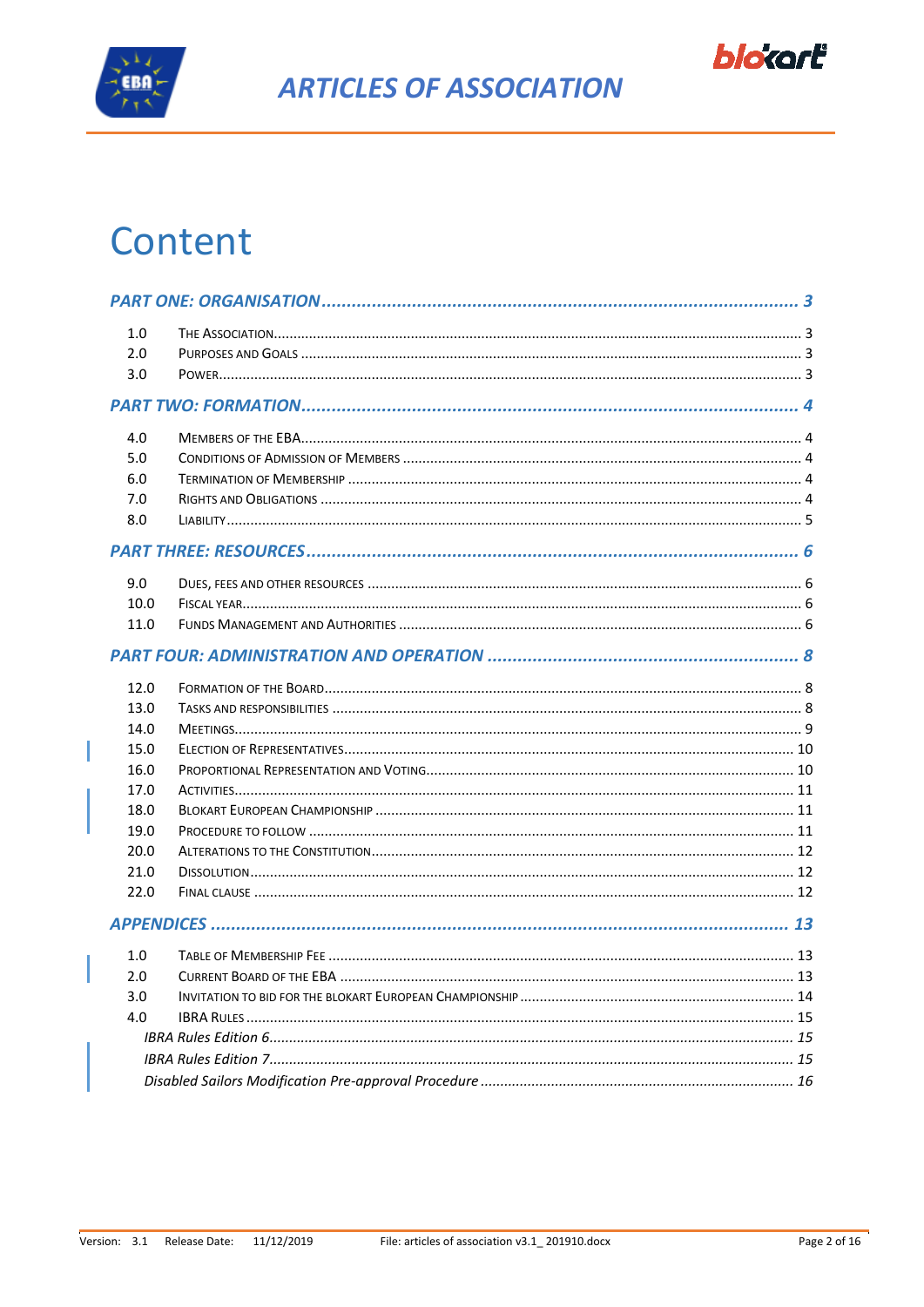



# <span id="page-2-0"></span>*PART ONE: ORGANISATION*

#### <span id="page-2-1"></span>1.0 The Association

The association shall be called the European Blokart Association, abbreviated to EBA, hereafter to be referred as 'the EBA'.

- **»** The EBA is created for an indeterminate duration
- **»** The head office of the EBA shall be at the EBA President's home
- **»** The Board may designate from time to time other offices for the use of a specific committee

#### <span id="page-2-2"></span>2.0 Purposes and Goals

The primary objectives of the EBA are:

- to share information with its members, usually through the website of the EBA which is available for all its members and can be reached at url: [www.blokartassociation.eu](http://www.blokartassociation.eu/)
- to represent the European blokart racers at an International level
- to act as an advisory body for all national blokart clubs recognised by the EBA
- to foster and to promote the sport of blokart land sailing/racing in general

The EBA will also endeavour to:

- support membership of a National Organisation and/or the EBA
- follow legal guidelines including health and safety and insurance requirements
- **•** promote friendship and fair play
- Protect the environment where the sport takes place

The activities of the EBA shall be held and maintained in the spirit of these purposes.

**»** Since the supervision of the European Blokart Open Championships is a main activity of the EBA, this activity is explicitly described. (see *[Article 17](#page-10-0) Activities*)

#### <span id="page-2-3"></span>3.0 Power

The EBA shall have all the powers necessary to provide activities to conduct its purposes including, but are not limited to, the power to collect, hold and disseminate information consistent with its purpose:

- to regulate blokart racing in Europe
- to ensure that the IBRA contest rules will prevail as the basis for the contest rules during an (open) European Championship
	- ➢ The latest version of the IBRA Contest Rules is included in *[Appendix 4.0](#page-14-0)*
	- $\triangleright$  The organizing National Association or Club can make adjustments to these rules subject to approval of the EBA
- to ensure that this will also be pursued on (Open) National Championships
- to collect dues and disperse funds for the membership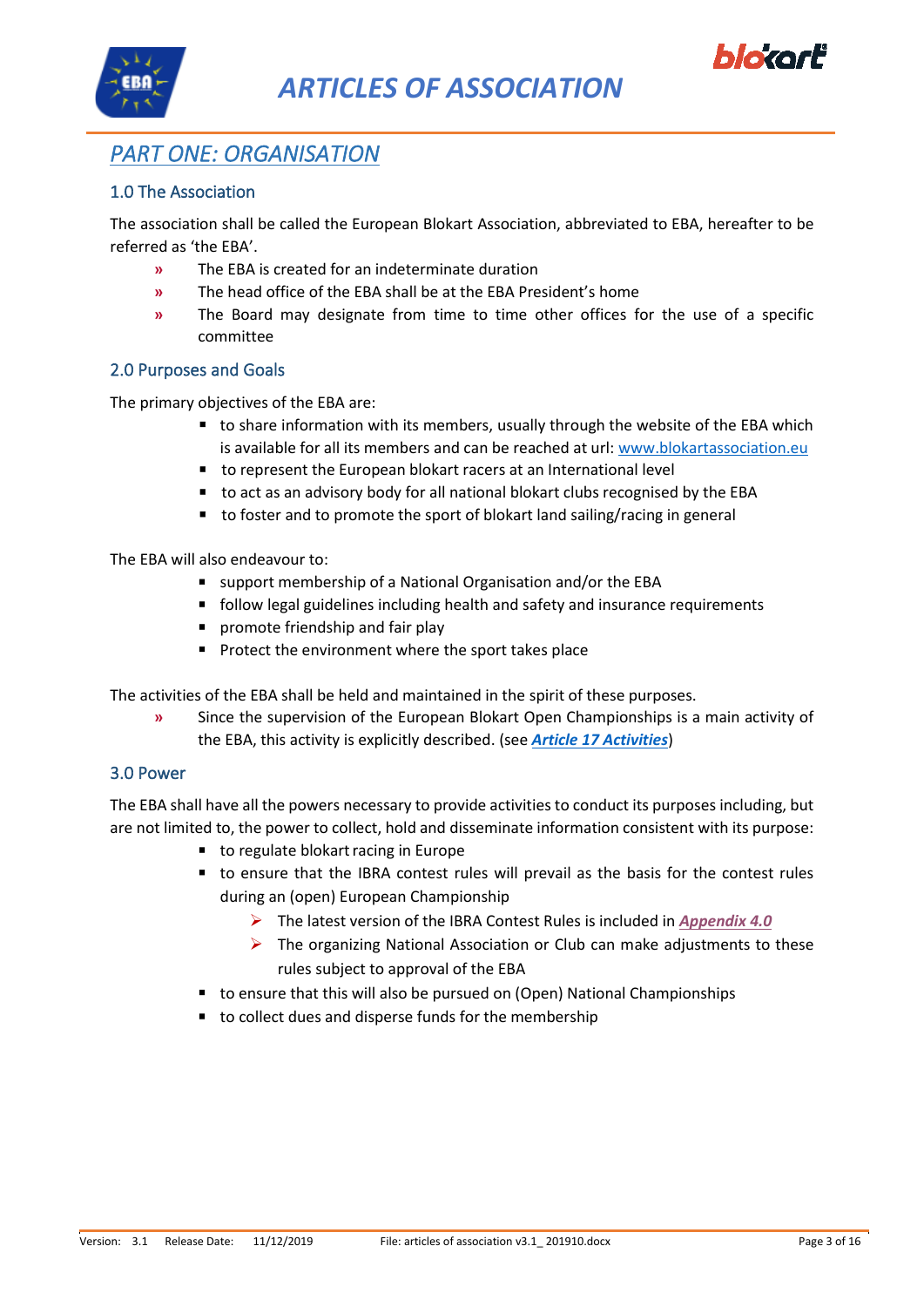





### <span id="page-3-0"></span>*PART TWO: FORMATION*

#### <span id="page-3-1"></span>4.0 Members of the EBA

Membership of the EBA isintended for anyone riding a blokart, irrespective of race, age, gender, sexual orientation or ability. Membership of EBA is obligatory for everyone who participates in National or International blokart Championships.

Membership runs from January to December throughout the year, regardless of the month of registration.

Distinction is made between senior and junior membership

- **»** Senior Members are those who fulfil the conditions provided for in the present Articles of Association; they can be members of the Board, have voting rights and they pay to the association the subscription provided for by the present Articles of Association.
- **»** Junior membership is valid from the age of 8 until they reach the age of 18. They have no voting rights and cannot be member of the Board. Junior members are not required to pay a membership fee.

#### <span id="page-3-2"></span>5.0 Conditions of Admission of Members

For admission as a member of the EBA, the following conditions must be met:

- **»** be an individual living in Europe
- **»** agree with the aims of the Association
- **»** be a blokart pilot and must be member of an EBA recognised and registered National Association or Club
- **»** have met the financial requirements (excluding Junior Members until the age of eighteen years is reached)

#### <span id="page-3-3"></span>6.0 Termination of Membership

Membership of the EBA will be terminated by:

- **»** death of a natural person
- **»** resignation
	- any member of the EBA has the right to resign; to that effect, the member should notify EBA's Secretary of his decision directly or through his National Association or Club. Giving at least one month's notice in writing
- **»** expulsion from the EBA on serious grounds
- **»** loss of one of the conditions of membership admission

#### <span id="page-3-4"></span>7.0 Rights and Obligations

The EBA may stipulate rights for the benefit of the members provided they do not conflict with the Articles of Association.

The EBA may designate a member to the enforcement of these rights and impose sanctions in appropriate circumstances.

Members are obliged:

- **»** to behave towards each other and the EBA with reasonableness and fairness
- **»** to comply with the constitution and regulations of the EBA, as well as the decisions of the Board or any other duly sanctioned sub-committee of the EBA
- **»** not to harm the interests of the EBA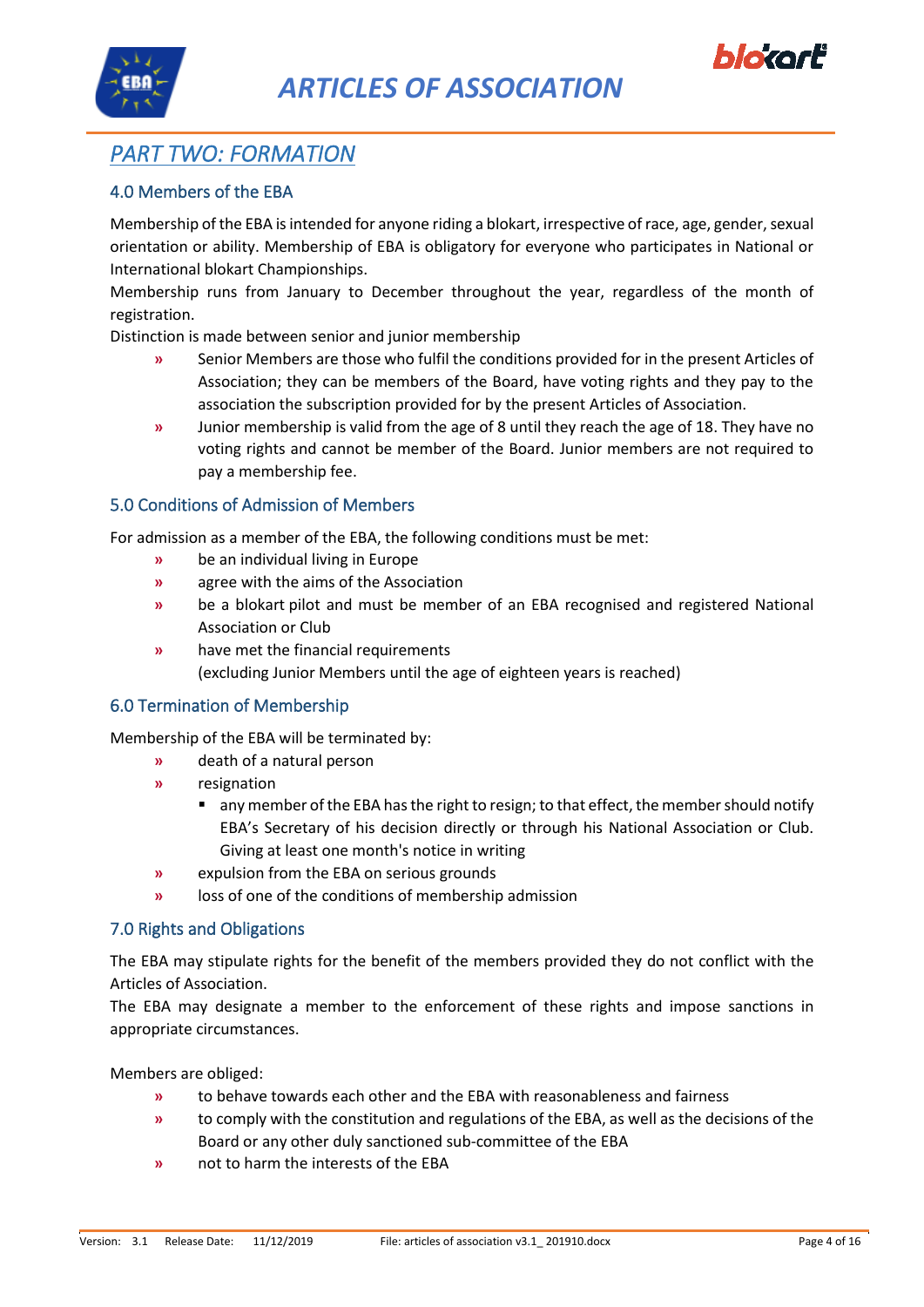



In general acts or omissions that is contrary to the law or with the constitution, regulations and / or decisions of the Board, or by which the interests might be prejudiced the association are punishable.

- **»** In case of violation referred to in the previous paragraph, the following penalties may be imposed:
	- a) a reprimand
	- b) suspension
		- suspension may be imposed for a maximum period of one year; During the period that a member is suspended rights that may be associated with membership not be exercised except for the right to appeal
	- c) expulsion (expulsion from membership of the EBA)
		- expulsion can only be ordered if a member acts in violation of the Articles, regulations or decisions by the Association, or harms the association unreasonably. After the Board has decided to expulsion the member shall be informed as soon as possible of the decision through a letter with confirmation of receipt stating the reason (s)
	- d) exclusion from participation in European Championships, either for a fixed period or for a number of races to be determined;
	- e) denial of the right to exercise one or more functions for a period to be determined
- **»** Imposing a penalty is communicated in writing to the member. In urgent cases, a penalty can be communicated verbally with a follow-up notification in writing.
- **»** Penalties imposed will be communicated on the website.
- **»** A penalty imposed by the Association may be appealed within one month after receipt of the notice. During the appeal period and pending the appeal the member is suspended

#### <span id="page-4-0"></span>8.0 Liability

No member of the EBA, including those involved in the Board, is personally liable for the commitments entered into by the Association; only the assets of the association are liable.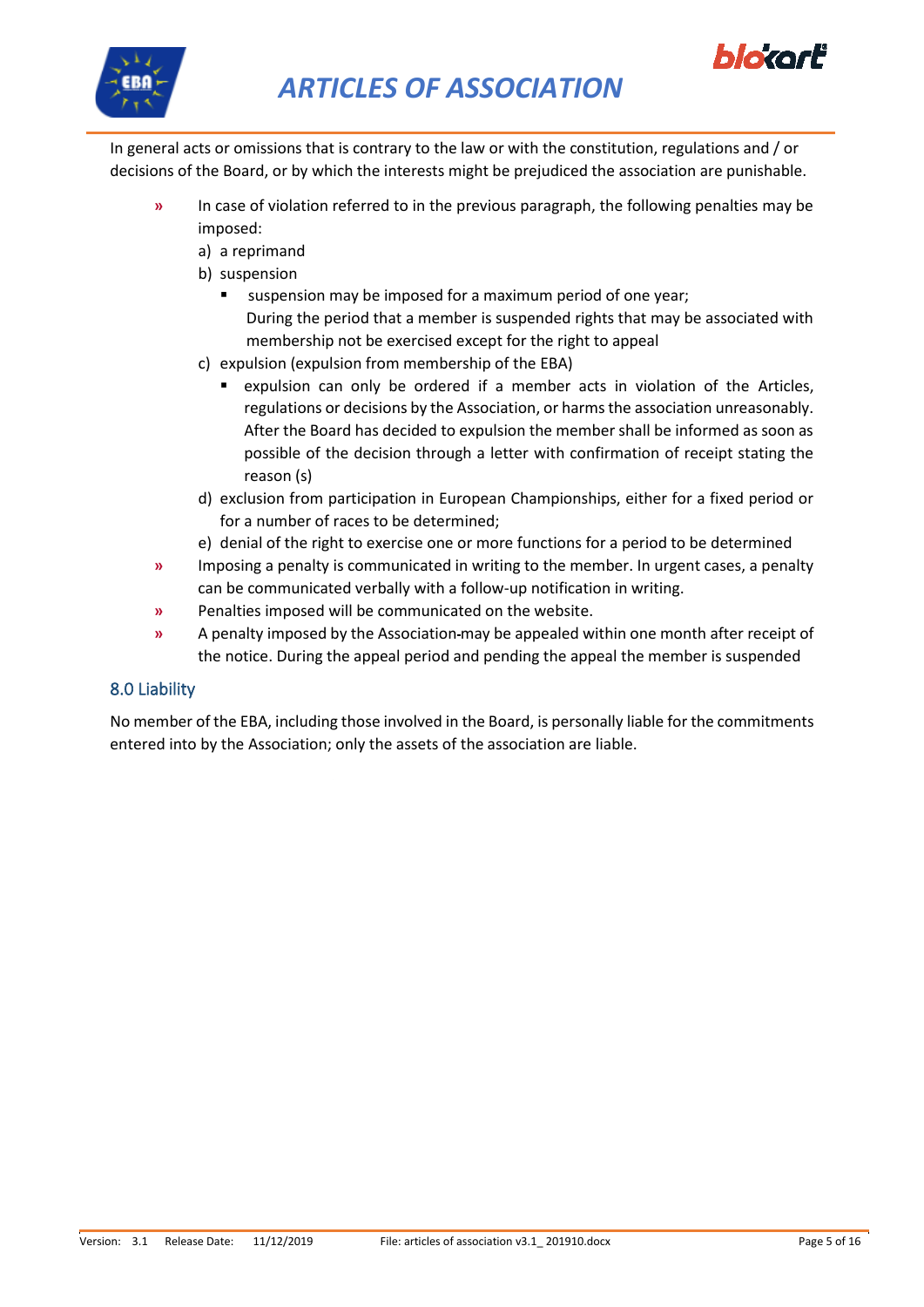





## <span id="page-5-0"></span>*PART THREE: RESOURCES*

#### <span id="page-5-1"></span>9.0 Dues, fees and other resources

The EBA is a non-profit organisation. Funds and resources are only allowed to be spent on purposes defined by the constitution.

The resources of the EBA consist of:

- **»** membership fee paid by Senior members; the amount of this membership fee is fixed by the annual Directors Committee and communicated to all National Associations and Clubs
	- The determination of the amount is shown in the table in *[Appendix 1.0](#page-12-1)*
- **»** Contributions of any kind or sum, paid by sponsors, individuals or businesses
- **»** Grants from States, the European Union, regional and local government, or from any public or private establishment
- **»** Any other legally authorised resources

The activities of the EBA will be financed primarily by members' subscriptions according to the following rules:

- all Senior entrants to a National or International Championship have to be an EBA member and are required to pay the EBA membership fee. This membership fee is only applicable for those adult members who race nationally and/or internationally
- registration of membership of the EBA has to be performed and listed by the National Association or Club. For this purpose an automatic registration program on the EBA website may be used
- **»** this fee will be charged to all adult pilots participating in a National or International Championship and must be carried out by the event organising National Association or Club which is affiliated with the EBA
- **»** EBA's Secretary will send within two weeks after the event an email to request the organizing association to send copies of the participants list of that event. This list of participants is the basis for determining the EBA membership fee which will then be invoiced directly to the association
- **»** EBA Treasurer as well as the Country Representative will be notified of the invoice

Except for any excess fees refunded as provided for hereafter, all the funds collected by the EBA shall be used by it to provide for the various activities permitted by these Articles of Association.

#### <span id="page-5-2"></span>10.0 Fiscal year

The financial, as well as the reporting year, shall be equal to the calendar year.

#### <span id="page-5-3"></span>11.0 Funds Management and Authorities

No person is entitled to payments that are not connected to activities in the blokart sport or to the objectives of the EBA. Expenses should be requested in advance and approved by the President and the Treasurer. Funds received can only be used to cover running costs and activities of the EBA. The EBA Treasurer will keep full records of all financial movements.

No individual member has the authority to obligate the EBA in any way. In doing so that member becomes personally responsible for that obligation and not the EBA.

- **»** Non-recurring expenditure must be approved by an absolute majority of the Board
- **»** New recurring expenses must be approved by absolute majority of the Board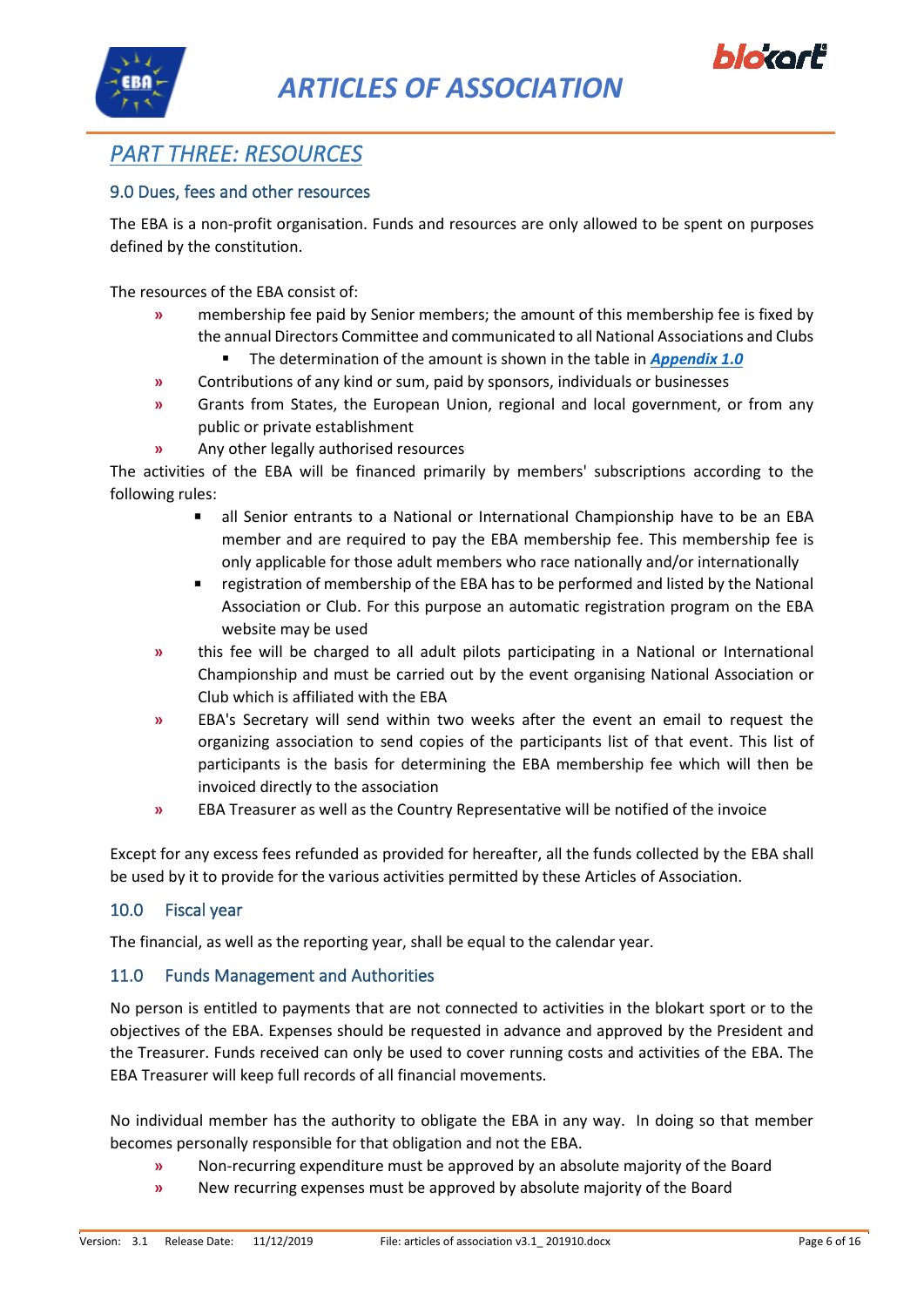



The EBA shall provide a financial contribution to the organising association or club of the European Championships. Payment will be made:

- **»** based on a balanced budget of the event an initial contribution can be made
- **»** if the event has been run as a worthy European Championship in accordance with EBA rules and recommendations
- **»** within three months of the completion of the event at the discretion of the EBA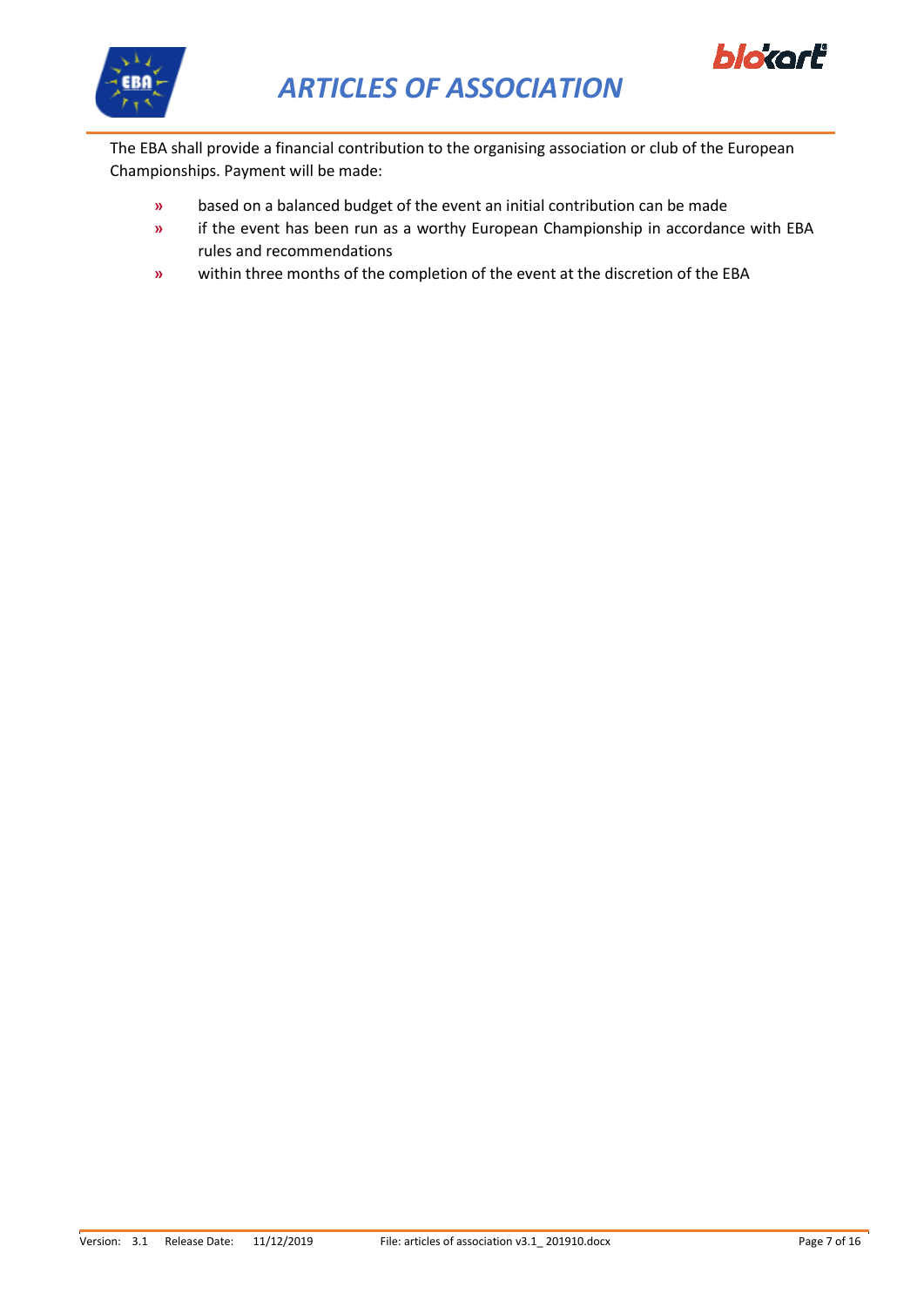



### <span id="page-7-0"></span>*PART FOUR: ADMINISTRATION AND OPERATION*

#### <span id="page-7-1"></span>12.0 Formation of the Board

The Board of the EBA is composed of representatives duly elected by the National Associations or Clubs at their membership meeting. Each European country has the ability for the deployment of one representative. A representative of each country shall be an adult member of the National Association or Club with the largest number of EBA members.

Only members can be appointed members of the Board. An exception can be made for the Secretary and the Treasurer.

Any member of the Board can resign, on condition that he notifies the President of his decision, giving three months' notice, in writing.

The Board of the EBA comprises the following elements:

- **»** Directors Committee (DC)
	- President
	- Vice/President
	- **■** Secretary
	- Treasurer
- **»** General Assembly (GA)
	- All Country representatives duly elected

An overview of the current Directors Committee and General Assembly is shown in *[Appendix 2.0](#page-12-2)*

#### <span id="page-7-2"></span>13.0 Tasks and responsibilities

The following describes the duties and responsibilities of each of the representatives:

- **»** President
	- Must be an EBA representative
	- Ensuring that the decisions taken are executed
	- Representing the EBA in every act of civil life
	- Calling general meetings or meetings of the board
	- Chairing these bodies
	- In the event of absence, illness, or death, he is replaced in the exercise of all his powers by the Vice-President
- **»** Vice-President
	- Must be an EBA representative
	- Supports the President
	- Replaces the President in his absence
- **»** Secretary
	- Can be either a voting EBA representative or a non-voting appointment
	- Maintaining the non-financial records and correspondence of the EBA's operations
	- Prepares the convocation of General Meeting towards the National Associations
	- Provides agenda and meeting notes of all Board meetings and General Meeting
	- Maintain a detailed list of recognized Member Associations
	- Maintain a detailed list of the National Associations' memberships on a regular base
	- Maintain the detailed list of membership records for the EBA
	- Publication of registered national associations and clubs, and maintaining their membership lists on the website of the EBA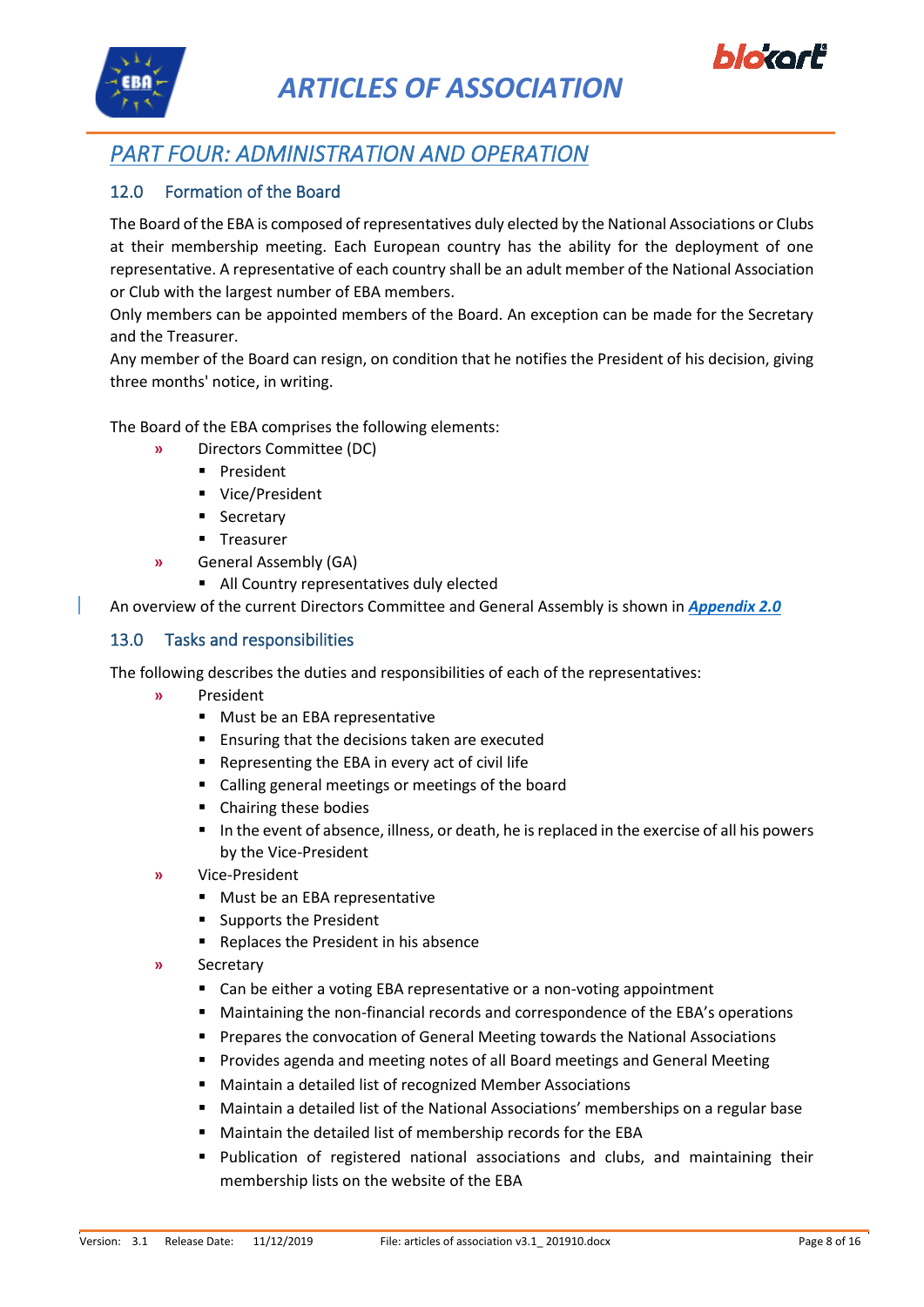



- **»** Treasurer
	- Can be either a voting EBA representative or a non-voting appointment
	- Responsible for everything concerning the management of the EBA's assets
	- Makes any payments decided and authorised by the GM or the Board
	- **EXTENDI** Maintain the Secretary's list of the National Associations' memberships for dues records.
	- Receives all sums owing to the EBA. He can only dispose of assets forming the legal reserves on authorisation from the Board
	- Keeps regular accounts of all the operations that he performs
	- **EX** Gives an account of these at the GM, which, if necessary, approves his management
- **»** General Assembly
	- Consists of representatives of those associations or clubs that are recognized by the EBA
	- Representative must be duly elected by members of the National Association or Club
	- Each European country has one representative
	- The representative of each country is a member of the Association or Club with the most number of EBA members
	- Performing tasks that are assigned by the President or accepted as agreed

#### <span id="page-8-0"></span>14.0 Meetings

The General Meeting (GM) is the Association's supreme organ; decisions taken by the GM are binding, even for those who have rejected the proposal, or were absent and did not vote. It consists of all members of Directors Committee and General Assembly of the EBA.

- **»** Preferably to be held during the Europeans or no later than 30 days after the Europeans.
	- A minimum of 50% of the associated member of the General Assembly must be present to have a valid GM
	- Agenda must be sent in concept 30 days prior to the date of the GM
	- No later than 30 days in advance the members are invited to attend the GM
	- It prefers to attend the meeting in person, but when there is no other way, participation via skype is allowed
	- ▪
- **»** The agenda of the GM includes:
	- a) approval of the minutes of the previous General Meeting
	- b) annual report of the Board
	- c) financial annual report of the past financial year and establishing the balance sheet
	- d) determining the contribution for National Associations for the next year
	- e) establishing the budget
	- f) election or appointment of Board Members
	- g) allocation of venue of next European Championship
	- h) any other business

A regular Board meeting is called on the President's initiative. No later than 14 days in advance the members are invited to attend the meeting. In this case skype conference call, Facebook chat or email are allowed.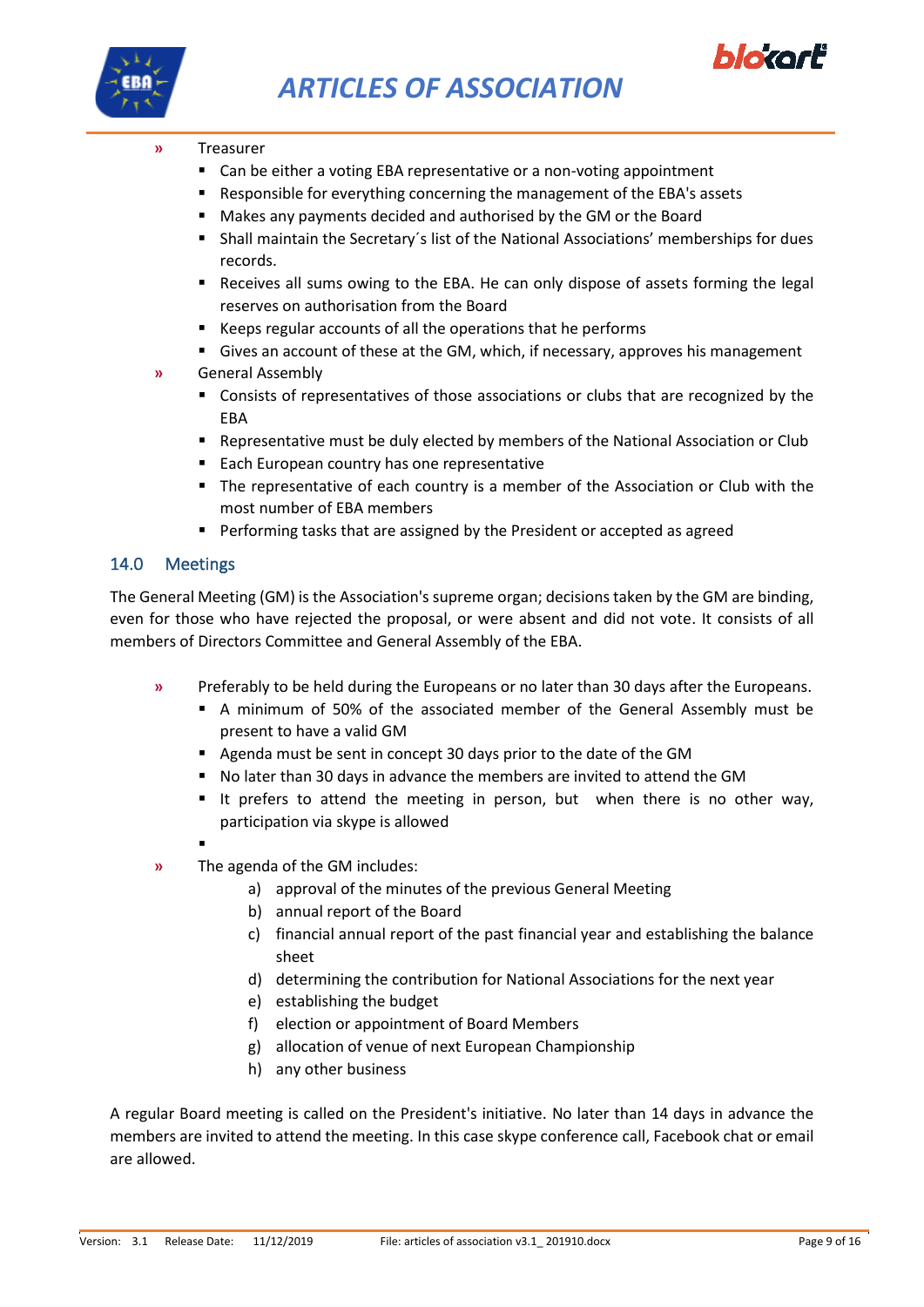



For all Board meetings the following applies:

- **»** Proposals to the agenda can be made and accepted within 10 days after notification of the meeting
- **»** Decisions are adopted by absolute majority.
	- In the event of votes being equal, the President has the casting vote
- **»** Any rule changes can only be taken during the General Meeting

However, the General Assembly can, on absolute majority, decide to call a General Meeting. Written notice of the meeting date and location, accompanied by the agenda, shall be sent to every member at least 30 days before the meeting. All useful information needed for this meeting will be available for each member of the Board

#### <span id="page-9-0"></span>15.0 Election of Representatives

A country representative shall serve for a term of two years which is normally the period between two General Meetings. In principle the respective representative should resign then, but can be again eligible for election. Preferably, it is not recommended that President and Secretary resign at the same time.

In the event of a post being vacant, the Board can temporarily provide for the replacement of its members. A permanent replacement will be elected at the next General Meeting. Powers of temporarily elected members shall expire when the mandate of the replaced member would normally have expired.

At least 30 days prior to the General Meeting the Secretary will inform the appropriate National Association and / or Clubs about the expiring term of their Representative or about the open position.

The National Association and/or Clubs concerned proposes a candidate as its representative for an available position on the board of the EBA.

This candidate should be:

- **»** registered member of the respective National Association or Club as well as EBA member
- **»** duly elected by registered members of their National Association or Club

At least 14 days before the date of the General Meeting detailed information about the elected candidate should be sent by mail by from the Board of the National Association or Club to the Secretary of the EBA. When no country results or detailed information is received or received too late, the incumbent representative remains elected.

By 2/3 of all Country Representatives, the DC can deny a representative of the National Association participating on the Board of the EBA if a valid reason is discovered. (e.g. a violation of the Constitution)

#### <span id="page-9-1"></span>16.0 Proportional Representation and Voting

Each country representative only has one vote. A member may be represented at a GM by a proxy, who must be another member of the Board .

- **»** A written authorization that is drawn up by the member concerned, provides the name of the representative, the date the authorization is issued and is signed by both.
- **»** This written authorization may be filed at the meeting in which the subject is raised and is carried out at the time of voting
- **»** This written authorization may be filed at the meeting in which the subject is raised and is carried out at the time of voting
- **»** A vote given in accordance with the terms of a proxy is valid unless the member concerned the revocation of the proxy has submitted prematurely with the secretary, or when there is no longer a member as described in Article 5.0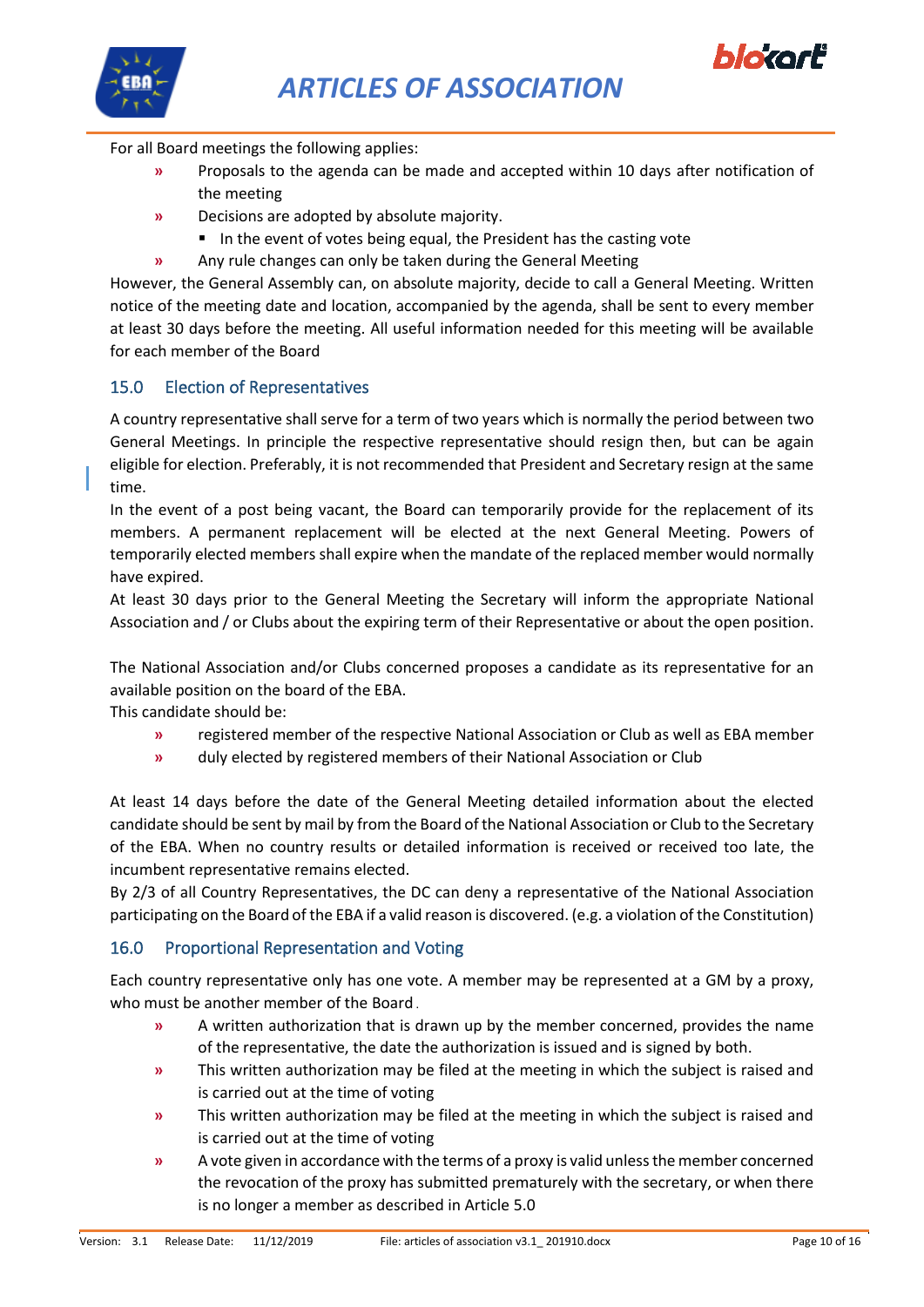



#### 17.0 Activities

<span id="page-10-0"></span>Associations recognized by the EBA are allowed to organize National or International Open Championship under the supervision of the EBA.

- **»** The Organization of a National or International Open Championship, under the supervision of the EBA, is obliged to adhere to the basic competition rules (NOR). It is, however, permitted to adjust these to local requirements.
- **»** The organization of a National or International Open Championship must ensure that all participants in this championship are insured against damage to third parties.
- **»** National and International Championships must be listed as early as possible on the EBA website or displayed in the calendar so that duplication can be prevented

#### <span id="page-10-1"></span>18.0 Blokart European Championship

A bi-annual "blokart European Championship" (further to be named as Europeans) should be organized in one of the European countries and hosted by the National Association or Club of that country. Supervision should always remain by the EBA.

It is the intention to mention Country name and Host(s) name(s)of the next blokart European Championship at the end of the upcoming blokart European Championships.

Meaning:

| blokart European Championships |      |  |  |
|--------------------------------|------|--|--|
| Upcoming                       | Next |  |  |
| 2019                           | 2021 |  |  |
| 2021                           | วกวจ |  |  |

So there will be enough time to prepare the event well.

#### <span id="page-10-2"></span>19.0 Procedure to follow

- **»** A minimum of at least six months before the start of the upcoming Europeans, the Secretary of EBA will send an invitation letter to all EBA representatives asking which Country or Association is actually willing to host the next Europeans.
	- $\triangleright$  EBA may expect clubs that reply at that time to be fully committed to organize the event should the event be assigned to that Association or Club.
- **»** The EBA will notify criteria and recommendations for organising the bi-annual blokart European Championships event, such as:
	- ➢ National Association or Club must be a recognised Member Association
	- $\triangleright$  the applicant will need to have previously organised some Open National Events
	- $\triangleright$  the applicant is willing to respect and follow the IBRA Racing Rules
- **»** Basic rules and recommendations for the bid of the organisation of the next event are to be found in "INVITATION TO BID" (*see [Appendix 3.0](#page-13-0)*).
- **»** The "Bid Book" prepared by potential hosts need to be received by EBA by the date mentioned in the invitation letter.
- **»** All bids received will be looked at and discussed in-depth.
- **»** At the General Meeting or in a special meeting the Board of EBA will discuss and vote on the submitted applications for the organisation of the event.
- **»** The National Association or Club with majority of votes will be informed as soon as possible but within a maximum of 3 weeks after the meeting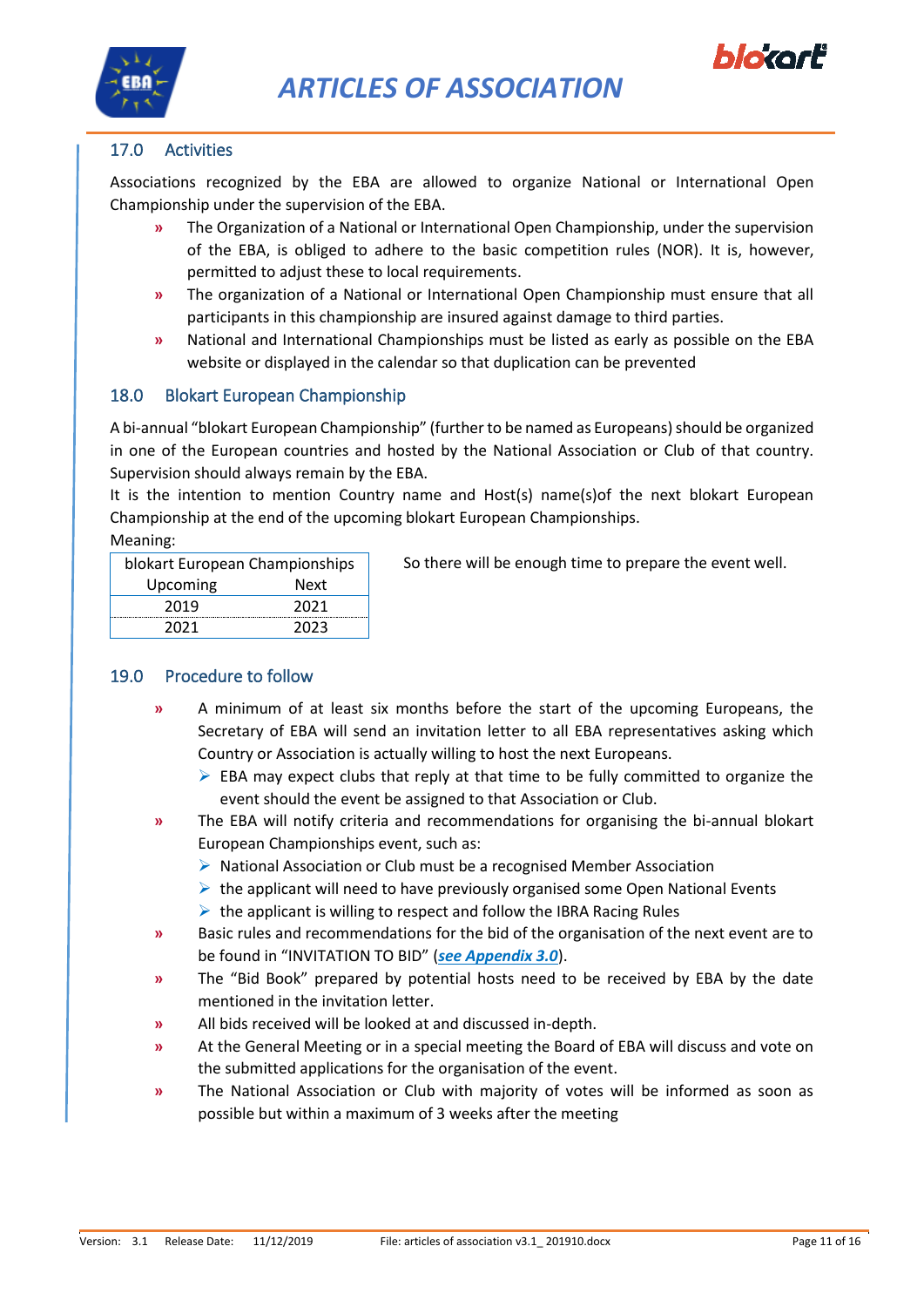



#### <span id="page-11-0"></span>20.0 Alterations to the Constitution

Any proposed alterations to the Constitution may only be considered at a meeting of the EBA Committee convened with the required written notice of the proposal. Any alteration or amendment must be proposed by the Country Representative of the EBA and seconded by another Country Member. Such alterations shall be passed if supported by not less than 2/3 of all Representatives.

#### <span id="page-11-1"></span>21.0 Dissolution

- **»** When a resolution is adopted at an EBA meeting, calling for the dissolution of the association, the secretary shall immediately adopt a new date for the convening of an extraordinary General Meeting. This meeting, in which the content of the resolution will be discussed and voted must be within one month after the last meeting.
- **»** If at that special general meeting, the resolution is carried by at least 2/3 of the Board present at the meeting the Board shall thereupon or at such date as shall have been specified in the resolution, proceed to realize the assets of the EBA and discharge all debts and liabilities of the EBA.
- **»** After discharging all debts and liabilities of the EBA, the remaining assets shall not be paid or distributed amongst the members of the EBA but shall be given or transferred to some other voluntary organization having objects similar to those the EBA or if this isn't possible then to any charity chosen by majority.

#### <span id="page-11-2"></span>22.0 Final clause

In all cases not provided for by the Articles of Association, one or more rules or the law, a minimum of 2/3 of the Board Members decide.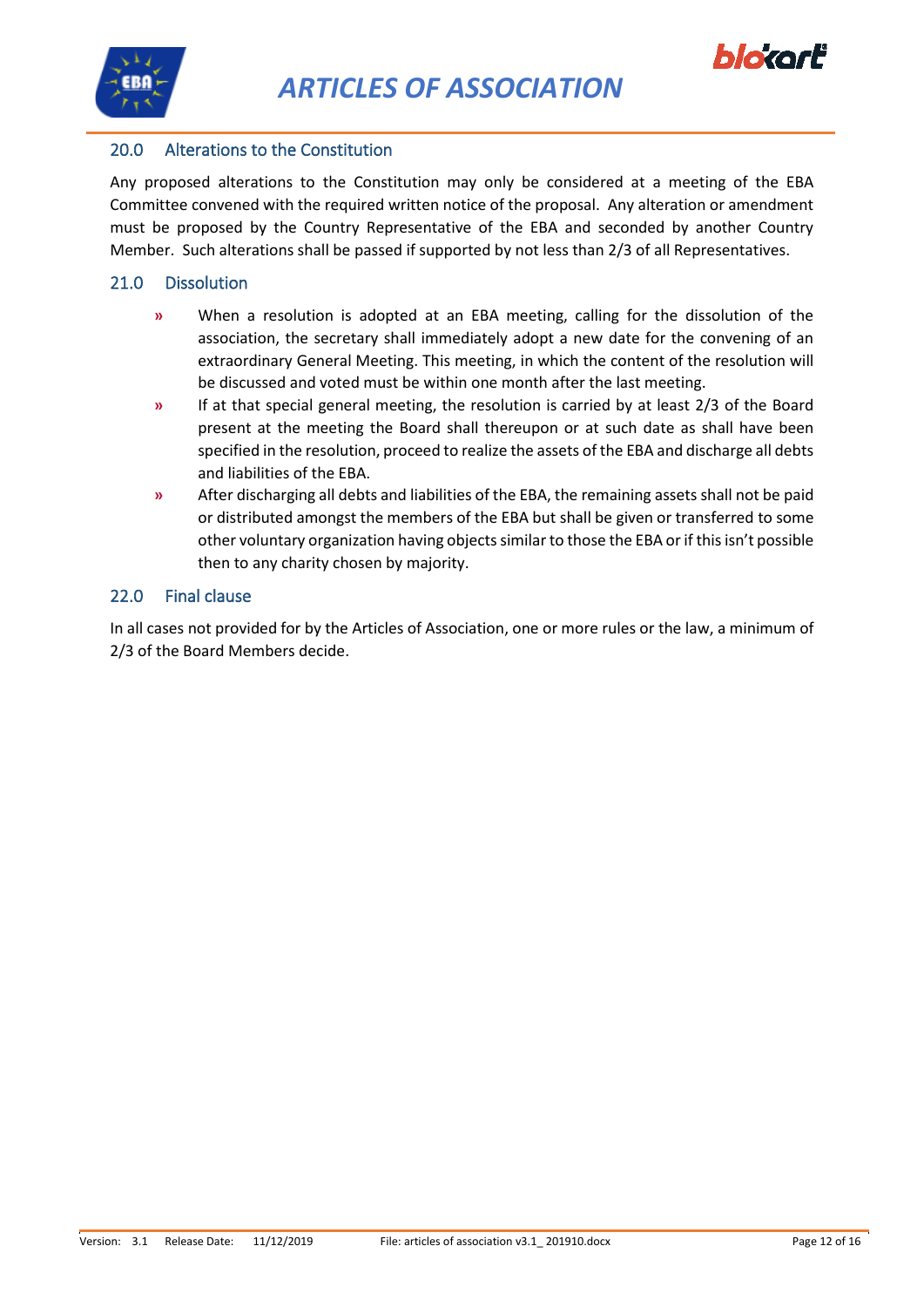



# <span id="page-12-0"></span>*Appendices*

#### <span id="page-12-1"></span>*1.0 Table of Membership Fee*

| <b>DATE AGREED</b> | <b>EFECTIVE DATE</b> | <b>FEE PER</b><br><b>ADULT</b><br><b>MEMBER</b> |
|--------------------|----------------------|-------------------------------------------------|
| GM 2013            | 1 January 2014       | € 2,--                                          |
| GM 2017/10         | 1 January 2018       | € 4,--                                          |
| GM 2019/10         | 1 January 2020       | € 4.--                                          |
|                    |                      |                                                 |

(GM = General Meeting)

#### *2.0 Current Board of the EBA*

<span id="page-12-2"></span>

| <b>DIRECTORS COMMITTEE</b> | <b>COUNTRY</b> | <b>SINCE</b>       | <b>REMARK</b> |                       |
|----------------------------|----------------|--------------------|---------------|-----------------------|
| Chris Moore                | President      | UK                 | 2015          | Re-elected Oct. 2017  |
| Nico Boel                  | Vice President | Belgium            | 2019          | Elected GM 2019/10    |
| Torsten Wulff              | Treasurer      | Denmark            | 2013          |                       |
| Frank van Wijk             | Secretary      | <b>Netherlands</b> | 2015          | Re-elected GM 2019/10 |

| <b>GENERAL ASSEMBLY</b>  | <b>COUNTRY</b> | <b>SINCE</b> | <b>REMARK</b>              |
|--------------------------|----------------|--------------|----------------------------|
| Nico Boel                | Belgium        | 2019         | IBRA representative (2019) |
| Régis Thouément          | France         | 2016         |                            |
| <b>Matas Mizgiris</b>    | Lithuania      | 2013         | IBRA representative (2019) |
| Pablo Ibarrondo          | Spain          | 2016         |                            |
| <b>Patrick Letters</b>   | Ireland        | 2015         |                            |
| <b>Richard Bertholet</b> | Switzerland    | 2015         |                            |
| Piotr Woźniak            | Poland         | 2019         |                            |
| Alexander Bruhn          | Germany        | 2019         |                            |
| Alexander Houston        | Cyprus         | 2016         |                            |
| Levente Csaszar          | Austria        | 2013         |                            |
|                          |                |              |                            |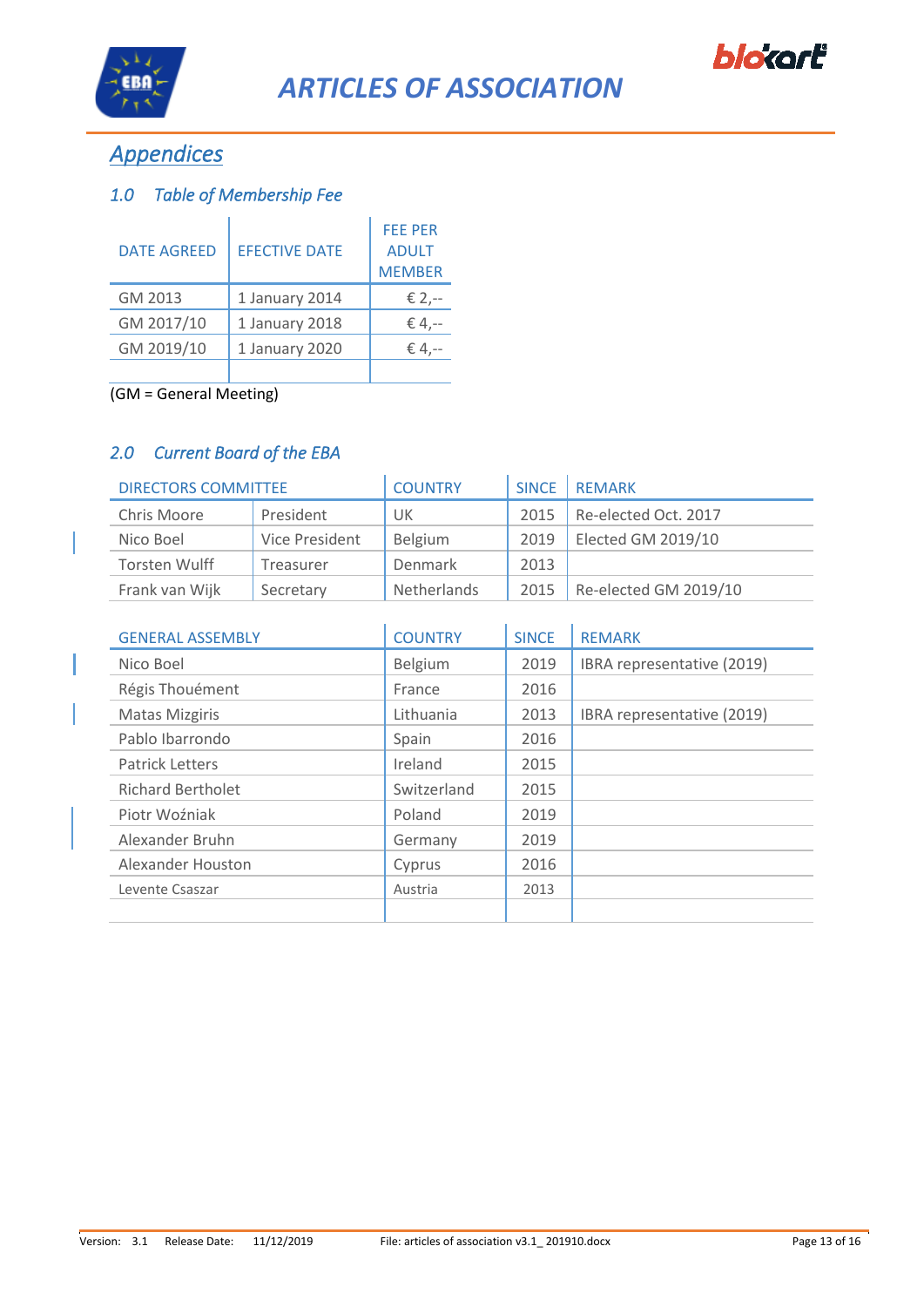



#### *3.0 Invitation to bid for the blokart European Championship*

#### <span id="page-13-0"></span>*Introduction*

The blokart European Championships is organised every two years jointly between the Hosts and European Blokart Association (EBA), with the support of blokart International Ltd (BIL) and the International Blokart Racing Association (IBRA).

This document provides information needed by potential hosts to bid for this event.

The decision on the winning host and event location is made by the board of the EBA together with all Country Representatives and based on the submissions received from potential hosts.

In the case of multiple bids being presented, EBA's president will hold a meeting with all country representatives to select the host for the next blokart European Championship.

#### *Bid Selection Criteria*

Bids will be evaluated on the following 3 main criteria;

- 1. Suitability of the Venue location
- 2. Suitability of the proposed race areas
- 3. Organisational ability of the hosts

A successful bid location may also depend on its proximity to previous blokart European events. Although this may not always be the case, the intent is to rotate the event around the various European countries where blokart racing occurs.

#### *Bid Format*

A Bid Proposal should be submitted by prospective hosts outlining how they proposes to meet the requirements outlined in this document.

To get a proposal from all potential candidates that is as equal as possible, the EBA has developed a "Bid book" to support as well as a "Checklist for topics to think about".

These document not only provides the necessary information for setting up a proposal, it can also be used as a guideline for practical implementation in case of awarding the event.

Both documents, the "Bid Book" and the "Checklist" will be sent to the representative of those countries who have registered to qualify as a potential host.

#### *Submission of Bids*

The actual BID document prepared by potential hosts need to be received by EBA by the date mentioned in the invitation letter. Bids received after this date may not be considered. Bids should be labelled with the following information:

- **»** "BID PROPOSAL FOR 20xx BLOKART EUROPEAN CHAMPIONSHIPS"
- **»** NAME OF BIDDER / HOST ASSOCIATION

Bid documents should be in PDF format and written in English, and should be accepted electronically sent to the secretary of the EBA.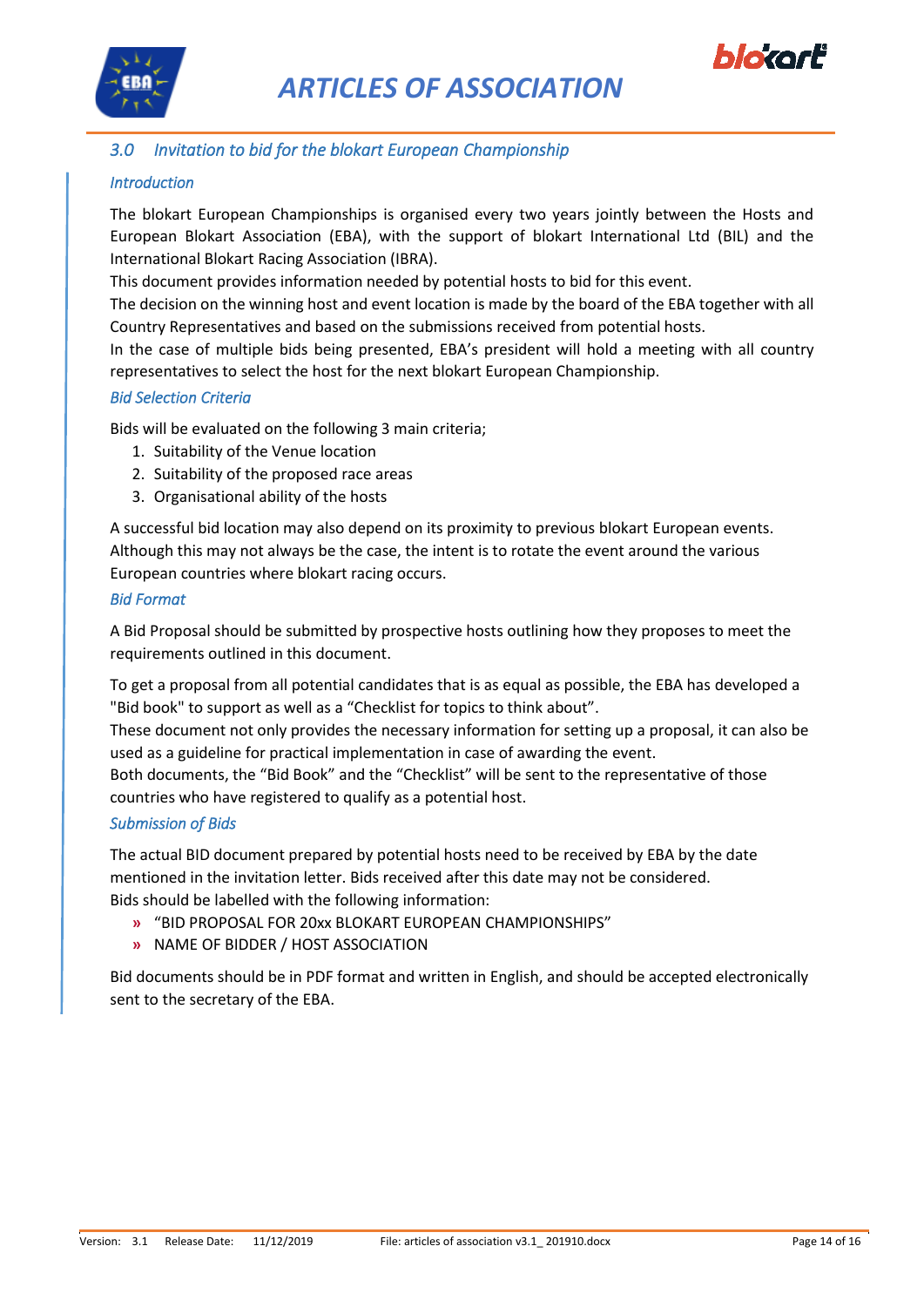



#### <span id="page-14-0"></span>*4.0 IBRA Rules*

The IBRA Committee's function is to provide blokart competitors with a fair playing field around the world when racing. This is to be done via a set of rules known as the IBRA Rules which will be communicated to its associate members.

#### <span id="page-14-1"></span>IBRA Rules Edition 6

Edition 6 of the Rules can be downloaded here: [IBRA Rules Edition 6](http://blokartworlds.com/wp-content/uploads/2017/02/IBRA-Rules-Edition-6-FINAL.pdf) . Edition 6 rules came into effect at events from 1 January 2018 until approximately December 2019, after which a new edition of the rules may be published or this edition extended.

The following are some of the changes included;

- Previous IBRA interpretations to Edition 5 are now integrated into the rules
- Some basic requirements have been set for helmets used in racing.
- The 1.5kg allowance added for shoes and other safety gear is removed to simplify the weigh in requirements.
- **E** Sailing rules now clarify that the Port /Starboard rule has priority over an inside overlap when rounding marks or obstructions.
- The default starting procedure has been updated to reflect that electronic timing is used for most major events
- Disqualifications can again be dropped from a competitors' points score except for breaches of the principles of sportsmanship and fair play.
- Redress will now be considered for those disadvantaged by another competitor breaking the sailing rules. The previous requirement was that damage must be sustained.
- **•** Protest and redress forms have been updated to include more information on the protest outcome for scorers.

#### <span id="page-14-2"></span>IBRA Rules Edition 7

The IBRA rules have been updated following an extensive period of consultation and input from competitors from around the world. Issues and discrepancies identified during that process have been tidied up in the latest Edition.

Edition 7 rules will come into effect at events from 1 January 2020 until approximately December 2021, after which a new edition of the rules may be published or this edition extended.

The following are some of the changes included;

- A blokart code of conduct has been added with more definitions provided on what is considered unacceptable behaviour in our sport
- A drug and alcohol policy has been added
- Bearing shields (hubcaps) are now allowed to be used in Production Class
- The rules have reverted back to using port/starboard terminology used in other sailing sports
- The rule wording for continuing obstructions has been updated
- Competitors who despite taking a penalty gain a significant advantage are now expected to retire from that race
- A protested competitor is now required to be notified as soon as reasonably possible
- A definition for Room has been added
- The definition for Proper Course has been updated